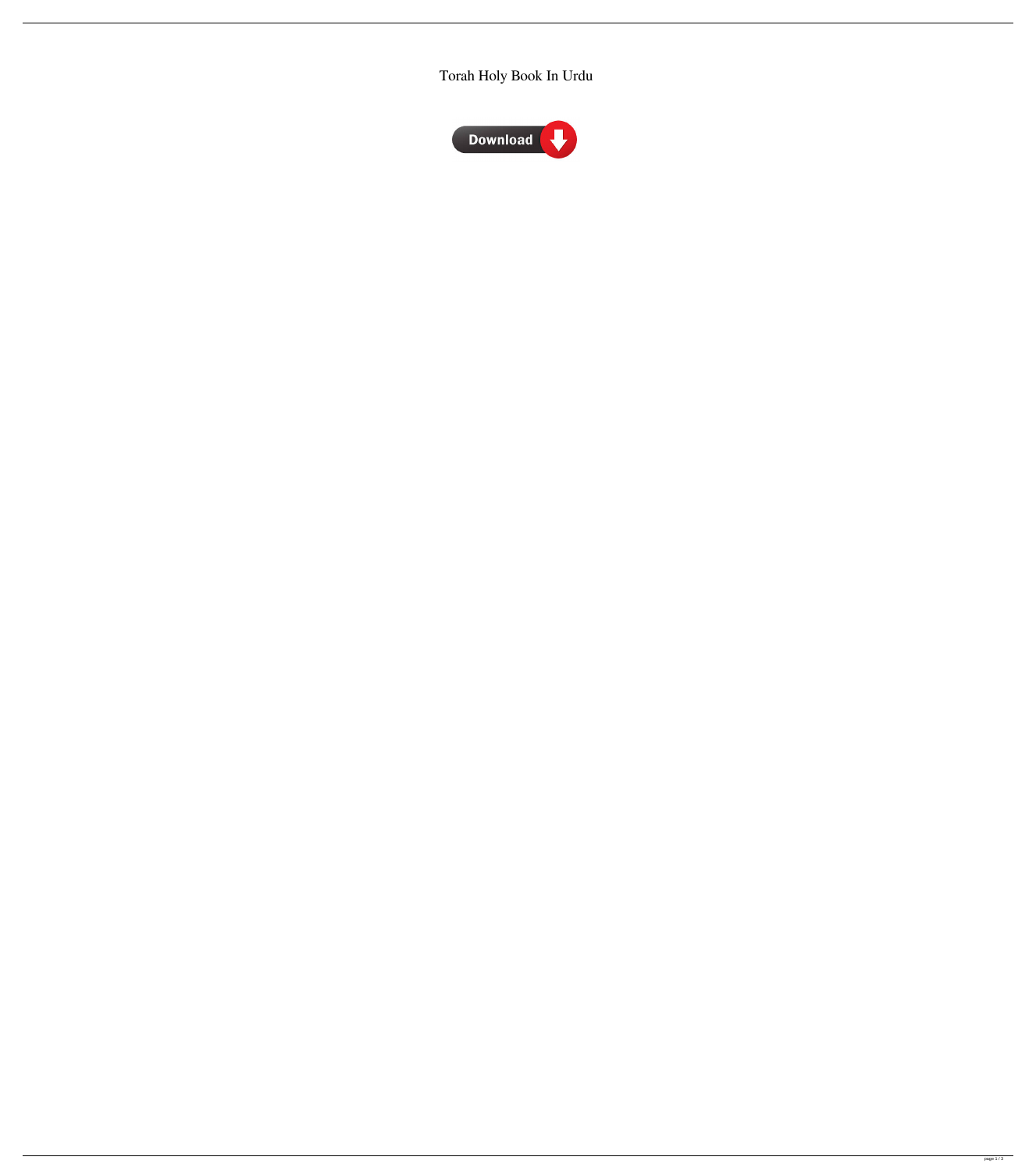The book of the five books of Moses, written or compiled in Hebrew in or near Canaan and in about the year 600 B.C. and later edited by a Jewish scribe in the year 90 A.D. Torah (Hebrew:הְהָרוּה). Torah in Hebrew refers t proper translation for the meaning of the Hebrew word "torah". Torah is the Jewish holy book, also known as the Five Books of Moses and the Five Books of Our Lord. Torah means statute, regulation, or law, and is the Source Exodus, Leviticus, Numbers, and Deuteronomy. Pentateuch (or), also pentateuch (or), also pentateuch, or five books of Moses (also known as the Torah pentateuch, the Five books of the Law or the Fanakh, i.e. the five books Pentateuch in Urdu Pentateuch in Urdu The Pentateuch in Urdu and Persian The first five books of the Hebrew Bible (Old Testament): Genesis, Exodus, Leviticus, Numbers, and Deuteronomy. Pentateuch in Urdu Pentateuch in Ur